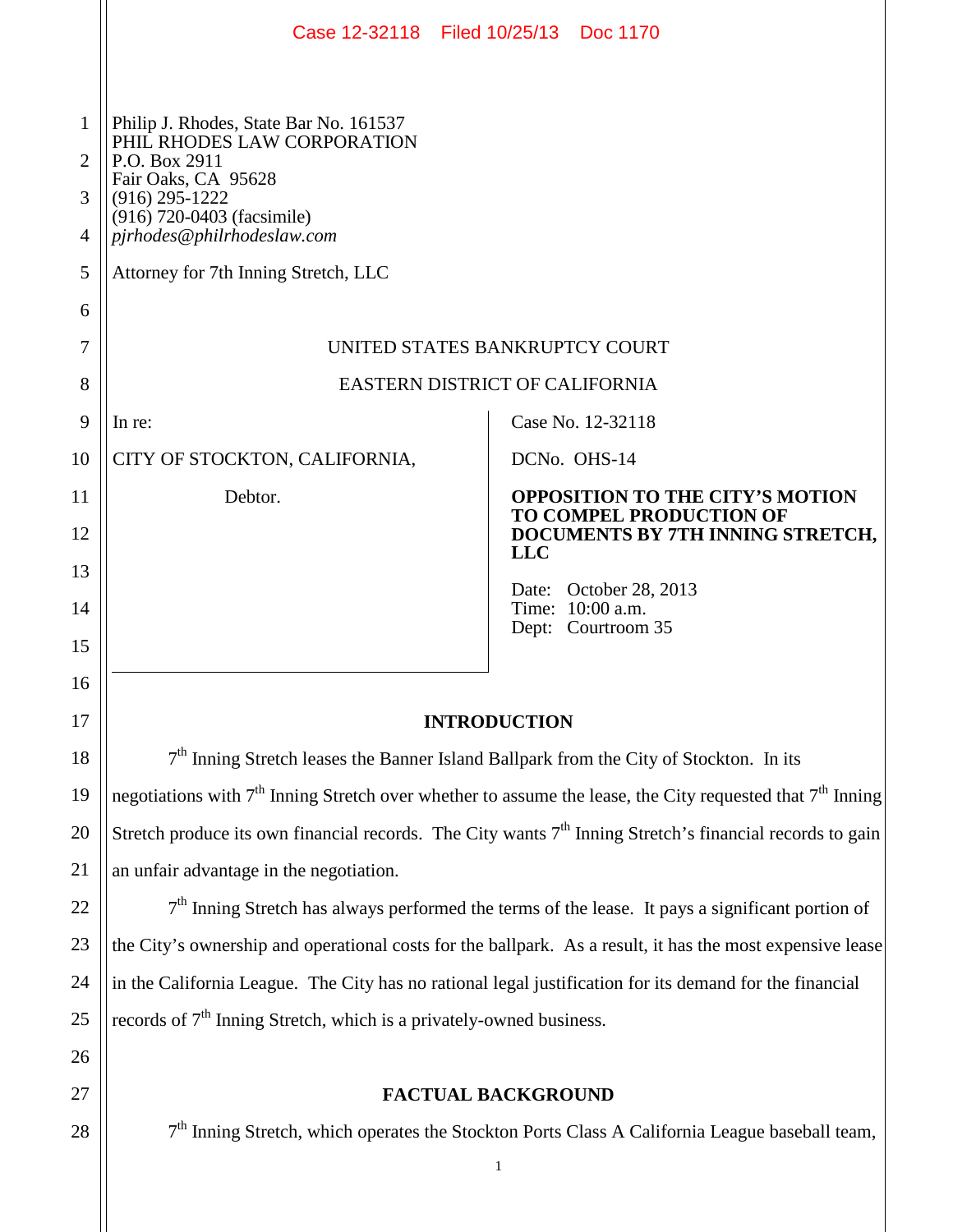1 2 leases Banner Island Ballpark in downtown Stockton from the City of Stockton. Declaration of Patrick Filippone,  $\P$  3-4. Under the agreement,  $7<sup>th</sup>$  Inning Stretch occupies a small part of the ballpark 365 days a year consisting of administrative offices, the team store, the radio booth, the Ports locker room, and certain warehouse and storage areas. Filippone Decl.,  $\P$  7. In addition,  $7<sup>th</sup>$  Inning occupies the remaining stadium for 70 Ports games and 20 Ports non-game events each year. Filippone Decl., ¶ 7. During the other two-thirds of the year, the City and its facility manager, SMG, have the exclusive right to book additional events at the ballpark. Filippone Decl., ¶ 12.

The lease agreement provides for rent, as well as an allocation of revenue generated from the ballpark. The lease also recognizes that both parties bear responsibility for generating revenue from the ballpark. When the parties signed the lease agreement in 2004,  $7<sup>th</sup>$  Inning Stretch prepaid \$1.2 million in rent for the original 25 year term of the agreement. Filippone Decl., ¶ 7. Currently, the City has approximately \$768,000 in prepaid but unearned rent from  $7<sup>th</sup>$  Inning Stretch. Filippone Decl.,  $\P$  7. In addition, 7<sup>th</sup> Inning Stretch pays a facility fee of \$1.25 for each paid ticket, which increases every five years through the term of the lease. Filippone Decl.,  $\P 8$ .  $7<sup>th</sup>$  Inning Stretch splits luxury suite revenue with the City equally. Filippone Decl., ¶ 8.

The City also has substantial additional opportunity to generate revenue from the ballpark. First, the City has the exclusive right to sell the ballpark naming rights. Filippone Decl., ¶ 9. It receives eighty percent of the naming rights revenue. Filippone Decl., ¶ 9. However, in the nine years since the ballpark opened, the City has not made serious attempts to sell the naming rights. Filippone Decl., ¶ 9. On numerous occasions,  $7<sup>th</sup>$  Inning Stretch has offered to sell the naming rights, but the City has refused. Filippone Decl.,  $\P$  9. Second, the City has exclusive control over the ballpark the remaining two-thirds of the year to book events that generate revenue. Filippone Decl., ¶ 12.

The City owns and operates Banner Island Ballpark, which the Ports lease a small portion of the year. Except during the Ports' period of possession, the City exercises full control over the ballpark to schedule events and other activities to generate revenue. Yet, in nine years since the ballpark opened, the City has failed to generate any significant additional revenue. Filippone Decl., ¶¶ 9, 12.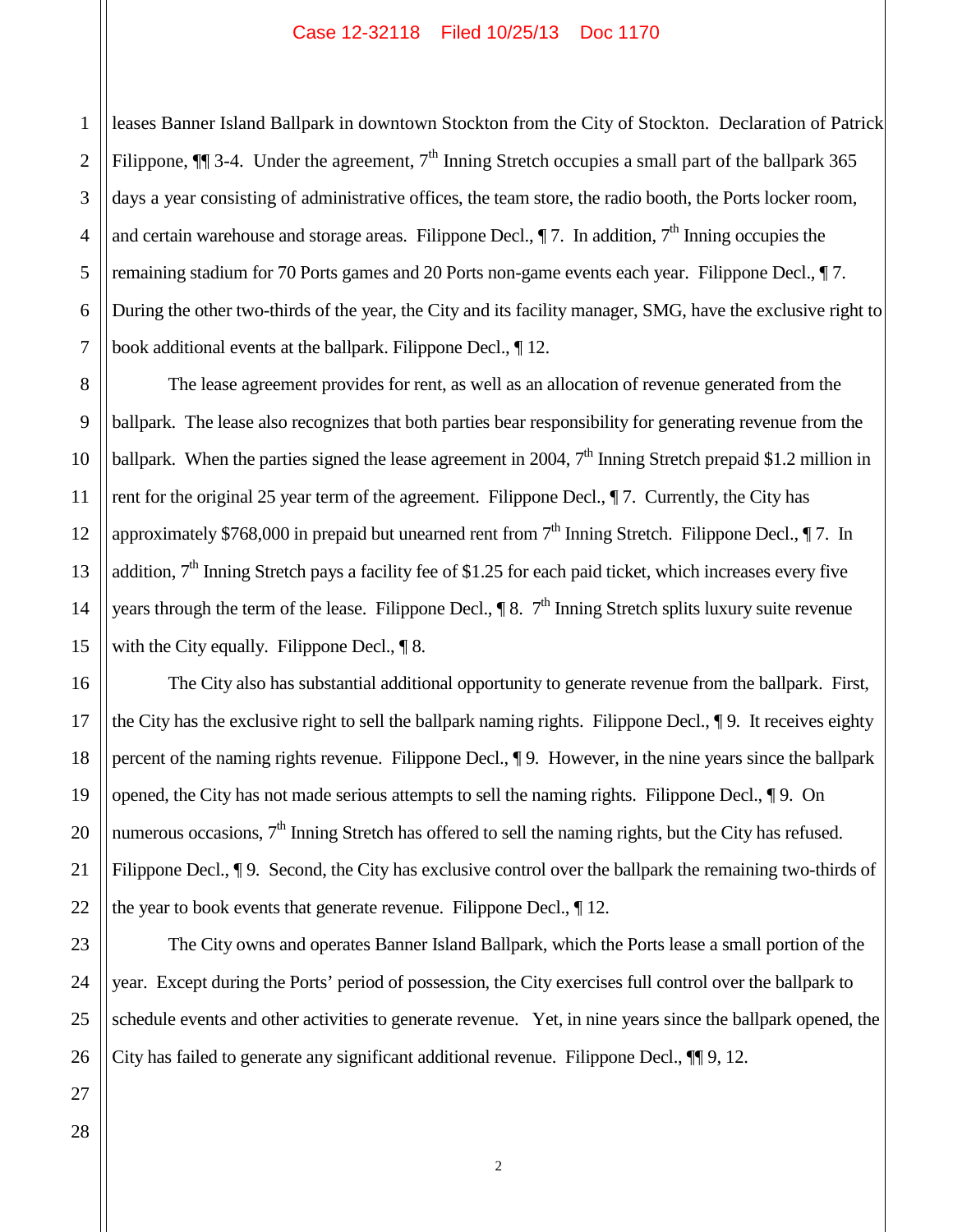### **PROCEDURAL BACKGROUND**

 $7<sup>th</sup>$  Inning Stretch started negotiating with the City over the terms of the lease agreement in September 2012, more than a year ago. Filippone Decl.,  $\P$  13.  $7<sup>th</sup>$  Inning has fully demonstrated its willingness to increase the City's share of the revenue from the Ports' use of the ballpark.  $7<sup>th</sup>$  Inning has always met with the City when requested, responded to the City's offers, and made numerous counteroffers of its own. In fact,  $7<sup>th</sup>$  Inning Stretch has suggested that the parties attempt mediation on several occasions since the service of the subpoena. Rhodes Decl.,  $\P 8$ . The City has not responded to this suggestion in any manner. Rhodes Decl.,  $\P$  8.

The City served the Rule 2004 exam order on  $7<sup>th</sup>$  Inning Stretch on September 13, a Friday. On either September 16 or 17, the next Monday or Tuesday,  $7<sup>th</sup>$  Inning's counsel spoke with the City's counsel, Marc Levinson. Rhodes Decl.,  $\parallel$  3. During the conversation,  $7<sup>th</sup>$  Inning Stretch expressly objected to the City's request for the records described in the subpoena. Rhodes Decl., $\P$ 3.  $7<sup>th</sup>$  Inning Stretch advised the City that, without better legal justification or legal authority supporting the request,  $7<sup>th</sup>$ Inning Stretch did not intend to produce the requested records. Rhodes Decl., 13.

 $7<sup>th</sup>$  Inning Stretch did not receive any further communication from the City until October 11, the Friday before the appointed production date. Rhodes Decl.,  $\P$ 4. The City did not offer any additional legal authority or legal rationale to supports its request for financial records.  $7<sup>th</sup>$  Inning Stretch already has the most expensive lease in the California League. Filippone Decl., ¶ 11. Notwithstanding this, the City claims its review of the Ports' financial records will support an even more expensive lease.

#### **LEGAL ARGUMENT**

## **The City's Demand for 7th Inning's Private Financial Records Is Overbroad and Improper**

The scope of an examination under Rule 2004 is quite broad, as the City accurately notes. Most often, a creditor seeks to examine the debtor or the debtor's principals to investigate their financial condition or locate potential assets of the estate. In this case, an examination is, as many courts describe it, a fishing expedition.

27 28 In the context of a third party examination of a non-debtor, insider, or affiliate under 2004, the scope is quite different. Third parties may be subject to a Rule 2004 examination. But, the examination

26

1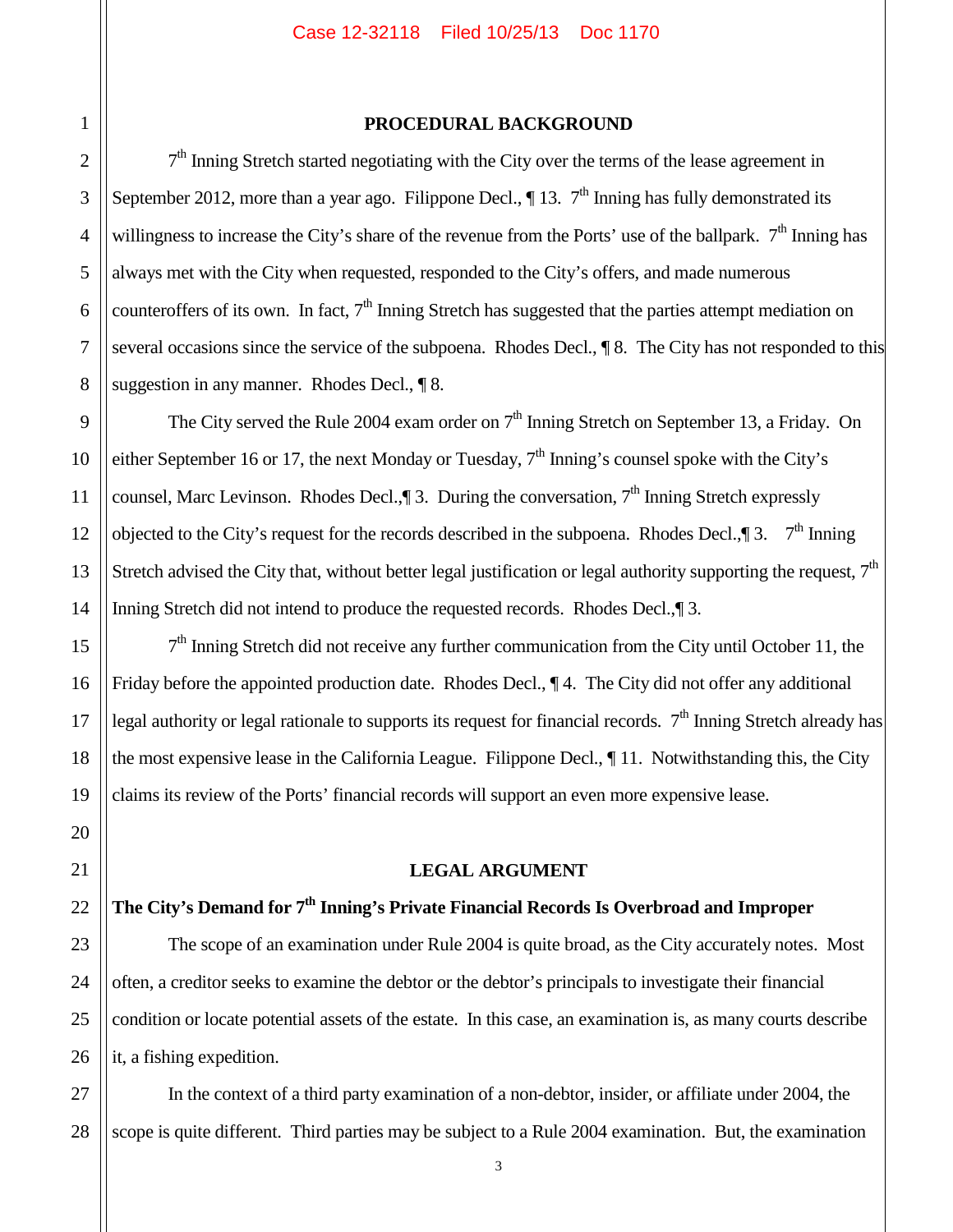1 2 3 4 5 6 7 8 9 10 11 of a witness regarding matters unrelated to the debtor's affairs or the administration of the debtor's estate "is improper." *In re Continental Forge*, 73 B.R. 1005, 1007 (Bankr. W.D. Pa. 1987). "It is clear that Rule 2004 may not be used as a device to launch into a wholesale investigation of a non-debtor's private business affairs." *Matter of Wilcher*, 56 B.R. 428, 434 (Bankr. N.D. Ill. 1985). By necessity, a court must review an examination of a non-debtor drawn into litigation by a debtor's bankruptcy proceeding through a much narrower lens. "The language of the rule makes it 'evident that an examination may be had only of those persons possessing knowledge of a debtor's acts, conduct, or financial affairs so far as this relates to a debtor's proceeding in bankruptcy.'" *Id*. (*citing In re GHR Energy Corp*., 35 B.R. 534, 537 (Bankr. D. Mass 1983). Particularly when a debtor seeks the private financial records of a non-debtor, which are among the most sacrosanct records of any privately-held business, a court should view the proposed Rule 2004 examination with a suspicious eye.

In this case, the City will have to decide whether to accept or reject its lease agreement with  $7<sup>th</sup>$ Inning Stretch for the Banner Island Ballpark. Primarily, the City must focus on whether the agreement's price is equivalent or higher than it could obtain from another party or whether the asset is otherwise burdensome to the estate. The Ports already pay the highest rent among the nine teams in the California League that lease their ballparks. Filippone Decl.,  $\P$  11. The debtor can assume the contract, reject the contract, or, alternatively, negotiate a more advantageous contract for the estate. Given the unique nature of the asset, the City has attempted to negotiate a more advantageous contract for the estate.

Variously, the City contends that the financial records will "aid the City's evaluation," help it "determine what terms would be reasonable for a modified agreement," and help it "assess the long-term financial and operating viability of the Ports under an amended agreement." Motion to Compel, 8:5-6, 14- 15, 16-17. These contentions cast the City in the wrong role. The City's only role in this context is to maximize the value of the asset it owns and operates, the Banner Island Ballpark.

 $7<sup>th</sup>$  Inning Stretch can and should determine for itself "what terms would be reasonable for a modified agreement." 7<sup>th</sup> Inning Stretch can also ensure its own "long-term financial and operating viability." The President of  $7<sup>th</sup>$  Inning Stretch and its owner are far more capable of safeguarding the financial interests of the Ports.

If the City thought the financial records related to its decision to assume, reject or renegotiate the

12

13

14

15

16

17

18

19

20

21

22

23

28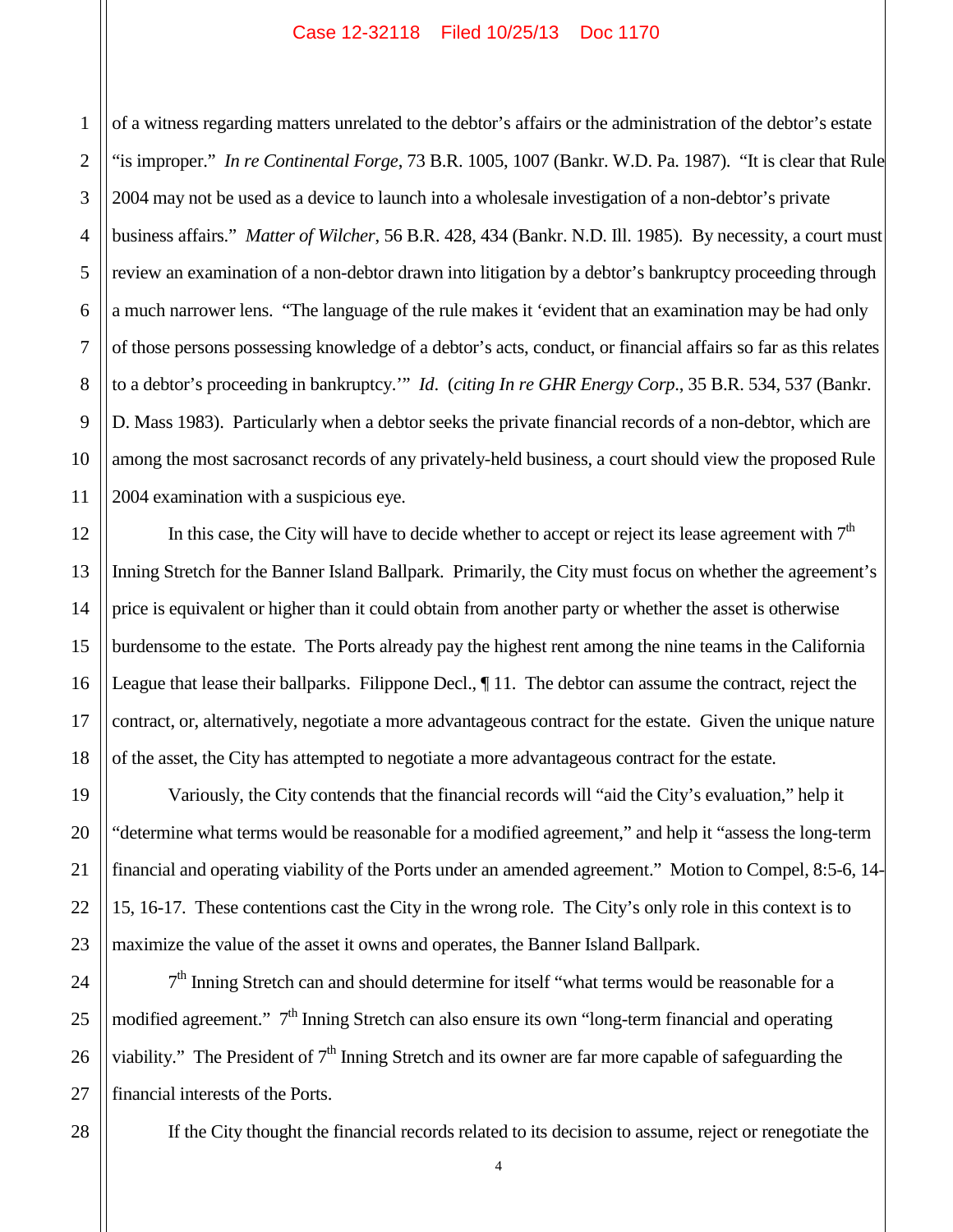lease, the City should have requested them in September 2012. The City had competent counsel to advise it at that time. But, the City did not request these records until August 2013, almost a year later. Filippone Decl., ¶ 15. The City's request for the financial records, at this late stage, demonstrates that the City has made the request to exert additional pressure upon a local small business that makes a significant contribution to the City. Moreover, the City has admitted that it pursued this exercise to provide it political cover. Rhodes Decl., ¶ 3.

In effect, the City sits at the poker table and asks this court to show it the other player's hand. The court should not interject itself into this negotiation by compelling  $7<sup>th</sup>$  Inning Stretch to produce its private financial records.

# **7th Inning Stretch Did Not Waive Its Objections to the City's Manifestly Overbroad Requests**

The City recognizes that any delay in serving written objections does not result in a waiver when the request is manifestly overbroad. Here, the request is manifestly overbroad. The City has not asserted any rational justification for requesting the financial records of a privately-held business. Rather, the City's request is nothing more than an overly-aggressive negotiating tactic.

Furthermore, courts have considered other factors to determine whether good cause exists for a delay in responding including: (1) the length of the delay; (2) the reason for the delay; (3) whether bad faith exists; and (4) whether the delay prejudiced the party seeking discovery. *Enron Corp. Sav. Plan v. Hewitt Assocs*., 258 F.R.D. 149, 156 (S.D. Tex. 2009). In this case, all of these factors excuse any delay. The delay was 10 days. In addition,  $7<sup>th</sup>$  Inning Stretch voiced its objections to the request and its intention to resist only days after service of the subpoena, well prior to the time for written objections. Rhodes Decl.,  $\parallel$  3 The delay occurred primarily due to  $7<sup>th</sup>$  Inning Stretch's counsel's illness. Rhodes Decl.,  $\P$  7. No bad faith exists. Finally, the delay did not prejudice the opposing party. The City has had more than a year to request the records and bring this dispute before the court. And, after receiving the subpoena, 7<sup>th</sup> Inning Stretch promptly advised the City that it did not intend to comply. Rhodes Decl., 1 3.

1